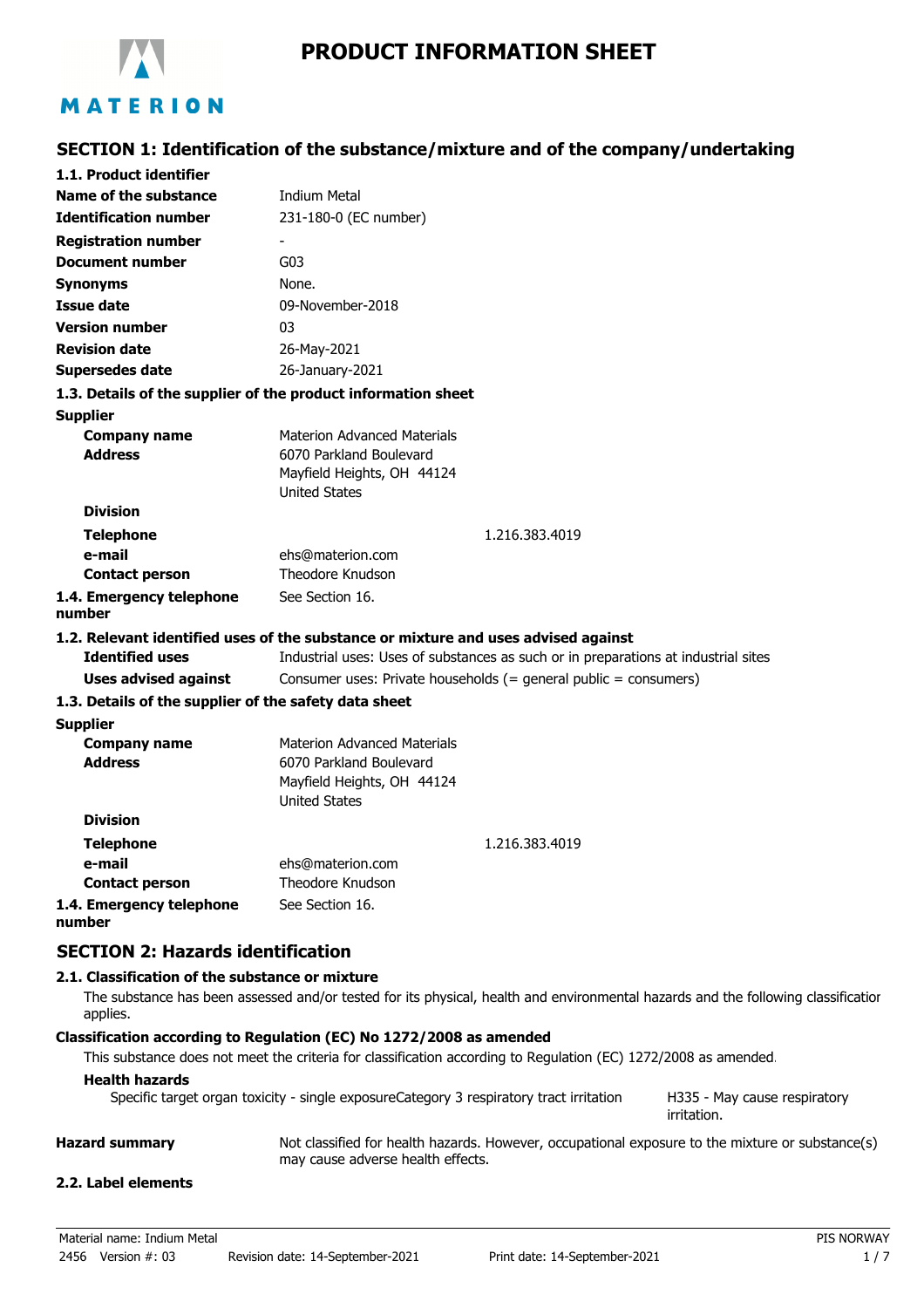**Label according to Regulation (EC) No. 1272/2008 as amended Contains:** Indium **Hazard pictograms Signal word** Warning **Hazard statements** H335 May cause respiratory irritation. **Precautionary statements Prevention** P201 **Detain special instructions before use.**<br>P202 **Do not handle until all safety precautic** P202 Do not handle until all safety precautions have been read and understood.<br>P260 Do not breathe dust/fume/gas/mist/vapours/spray. Do not breathe dust/fume/gas/mist/vapours/spray. P261 Avoid breathing dust. P264 Wash thoroughly after handling. P272 Contaminated work clothing should not be allowed out of the workplace. P280 Wear protective gloves/protective clothing/eye protection/face protection. P285 In case of inadequate ventilation wear respiratory protection. **Response** P342 + P311 If experiencing respiratory symptoms: Call a poison centre/doctor. **Storage** P405 Store locked up. **Disposal** P501 Dispose of contents/container (in accordance with related regulations). **Supplemental label information** For further information, please contact the Product Stewardship Department at +1.216.383.4019. **2.3. Other hazards** Not a PBT or vPvB substance or mixture.

# **SECTION 3: Composition/information on ingredients**

**3.1. Substances**

| <b>General information</b><br><b>Chemical name</b> | $\frac{0}{0}$            | No.       | CAS-No. / EC REACH Registration No. Index No. |                          | <b>Notes</b> |
|----------------------------------------------------|--------------------------|-----------|-----------------------------------------------|--------------------------|--------------|
| Indium                                             | $99.9 - 100$             | 7440-74-6 | $\overline{\phantom{0}}$                      | $\overline{\phantom{0}}$ |              |
|                                                    |                          | 231-180-0 |                                               |                          |              |
|                                                    | <b>Classification: -</b> |           |                                               |                          |              |

### **SECTION 4: First aid measures**

| <b>General information</b>                                                               | Ensure that medical personnel are aware of the material(s) involved, and take precautions to<br>protect themselves. |
|------------------------------------------------------------------------------------------|---------------------------------------------------------------------------------------------------------------------|
| 4.1. Description of first aid measures                                                   |                                                                                                                     |
| <b>Inhalation</b>                                                                        | Move to fresh air. Call a physician if symptoms develop or persist.                                                 |
| <b>Skin contact</b>                                                                      | Wash off with soap and water. Get medical attention if irritation develops and persists.                            |
| Eye contact                                                                              | Rinse with water. Get medical attention if irritation develops and persists.                                        |
| <b>Ingestion</b>                                                                         | Rinse mouth. Get medical attention if symptoms occur.                                                               |
| 4.2. Most important<br>symptoms and effects, both<br>acute and delayed                   | May cause respiratory irritation.                                                                                   |
| 4.3. Indication of any<br>immediate medical attention<br>and special treatment<br>needed | Provide general supportive measures and treat symptomatically.                                                      |
| <b>SECTION 5: Firefighting measures</b>                                                  |                                                                                                                     |
| <b>General fire hazards</b>                                                              | No unusual fire or explosion hazards noted.                                                                         |
| 5.1. Extinguishing media<br>Suitable extinguishing<br>media                              | Dry chemicals, sand, dolomite etc. Carbon dioxide (CO2).                                                            |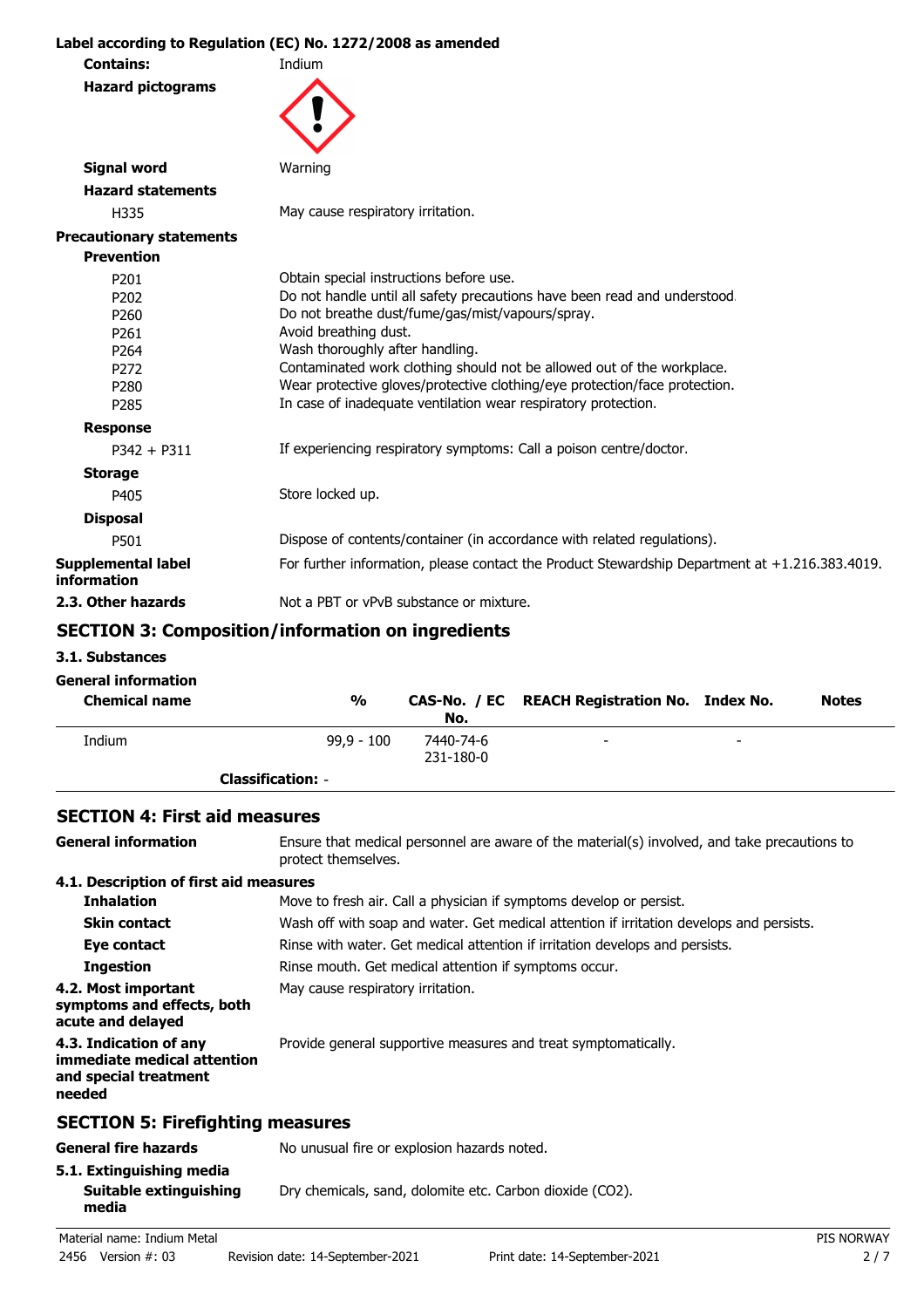| Unsuitable extinguishing<br>media                                                          | Water.                                                                                     |
|--------------------------------------------------------------------------------------------|--------------------------------------------------------------------------------------------|
| 5.2. Special hazards arising<br>from the substance or<br>mixture                           | No unusual fire or explosion hazards noted.                                                |
| 5.3. Advice for firefighters<br><b>Special protective</b><br>equipment for<br>firefighters | Wear suitable protective equipment.                                                        |
| <b>Special firefighting</b><br>procedures                                                  | Move containers from fire area if you can do so without risk.                              |
| <b>Specific methods</b>                                                                    | Use standard firefighting procedures and consider the hazards of other involved materials. |

# **SECTION 6: Accidental release measures**

|                                                              | 6.1. Personal precautions, protective equipment and emergency procedures                                                                                                                        |
|--------------------------------------------------------------|-------------------------------------------------------------------------------------------------------------------------------------------------------------------------------------------------|
| For non-emergency<br>personnel                               | Keep unnecessary personnel away. For personal protection, see section 8 of the PIS.                                                                                                             |
| For emergency<br>responders                                  | Keep unnecessary personnel away. Use personal protection recommended in Section 8 of the PIS.                                                                                                   |
| 6.2. Environmental<br>precautions                            | Avoid discharge into drains, water courses or onto the ground.                                                                                                                                  |
| 6.3. Methods and material for<br>containment and cleaning up | Pick up and arrange disposal without creating dust. Shovel up and place in a container for salvage<br>or disposal. Sweep up or gather material and place in appropriate container for disposal. |
| 6.4. Reference to other<br>sections                          | Not available.                                                                                                                                                                                  |

# **SECTION 7: Handling and storage**

| 7.1. Precautions for safe<br>handling                                          | Observe good industrial hygiene practices. Avoid contact with skin. Avoid breathing<br>dust/fume/gas/mist/vapours/spray. Provide adequate ventilation. |
|--------------------------------------------------------------------------------|--------------------------------------------------------------------------------------------------------------------------------------------------------|
| 7.2. Conditions for safe<br>storage, including any<br><i>incompatibilities</i> | Keep container tightly closed in a dry and well-ventilated place.                                                                                      |
| 7.3. Specific end use(s)                                                       | Not available.                                                                                                                                         |

# **SECTION 8: Exposure controls/personal protection**

# **8.1. Control parameters**

## **Occupational exposure limits**

| <b>Material</b>                                      | Norway. Administrative Norms for Contaminants in the Workplace<br><b>Type</b> | <b>Value</b>                                                                                                                                                                                                                                                                                                                                                                                           |            |
|------------------------------------------------------|-------------------------------------------------------------------------------|--------------------------------------------------------------------------------------------------------------------------------------------------------------------------------------------------------------------------------------------------------------------------------------------------------------------------------------------------------------------------------------------------------|------------|
| <b>Indium Metal</b>                                  | <b>TLV</b>                                                                    | $0,1$ mg/m3                                                                                                                                                                                                                                                                                                                                                                                            |            |
| <b>Components</b>                                    | <b>Type</b>                                                                   | <b>Value</b>                                                                                                                                                                                                                                                                                                                                                                                           |            |
| Indium (CAS 7440-74-6)                               | <b>TLV</b>                                                                    | $0,1$ mg/m3                                                                                                                                                                                                                                                                                                                                                                                            |            |
| <b>Biological limit values</b>                       |                                                                               | No biological exposure limits noted for the ingredient(s).                                                                                                                                                                                                                                                                                                                                             |            |
| <b>Recommended monitoring</b><br>procedures          | Follow standard monitoring procedures.                                        |                                                                                                                                                                                                                                                                                                                                                                                                        |            |
| Derived no effect levels<br>(DNELs)                  | Not available.                                                                |                                                                                                                                                                                                                                                                                                                                                                                                        |            |
| <b>Predicted no effect</b><br>concentrations (PNECs) | Not available.                                                                |                                                                                                                                                                                                                                                                                                                                                                                                        |            |
| 8.2. Exposure controls                               |                                                                               |                                                                                                                                                                                                                                                                                                                                                                                                        |            |
| <b>Appropriate engineering</b><br>controls           |                                                                               | Good general ventilation (typically 10 air changes per hour) should be used. Ventilation rates should<br>be matched to conditions. If applicable, use process enclosures, local exhaust ventilation, or other<br>engineering controls to maintain airborne levels below recommended exposure limits. If exposure<br>limits have not been established, maintain airborne levels to an acceptable level. |            |
|                                                      | Individual protection measures, such as personal protective equipment         |                                                                                                                                                                                                                                                                                                                                                                                                        |            |
| <b>General information</b>                           | with the supplier of the personal protective equipment.                       | Personal protection equipment should be chosen according to the CEN standards and in discussion                                                                                                                                                                                                                                                                                                        |            |
| Eye/face protection                                  | Wear safety glasses with side shields (or goggles).                           |                                                                                                                                                                                                                                                                                                                                                                                                        |            |
| <b>Skin protection</b>                               |                                                                               |                                                                                                                                                                                                                                                                                                                                                                                                        |            |
| - Hand protection                                    | Wear protective gloves.                                                       |                                                                                                                                                                                                                                                                                                                                                                                                        |            |
| Material name: Indium Metal                          |                                                                               |                                                                                                                                                                                                                                                                                                                                                                                                        | PIS NORWAY |
| 2456 Version #: 03                                   | Revision date: 14-September-2021                                              | Print date: 14-September-2021                                                                                                                                                                                                                                                                                                                                                                          | 3/7        |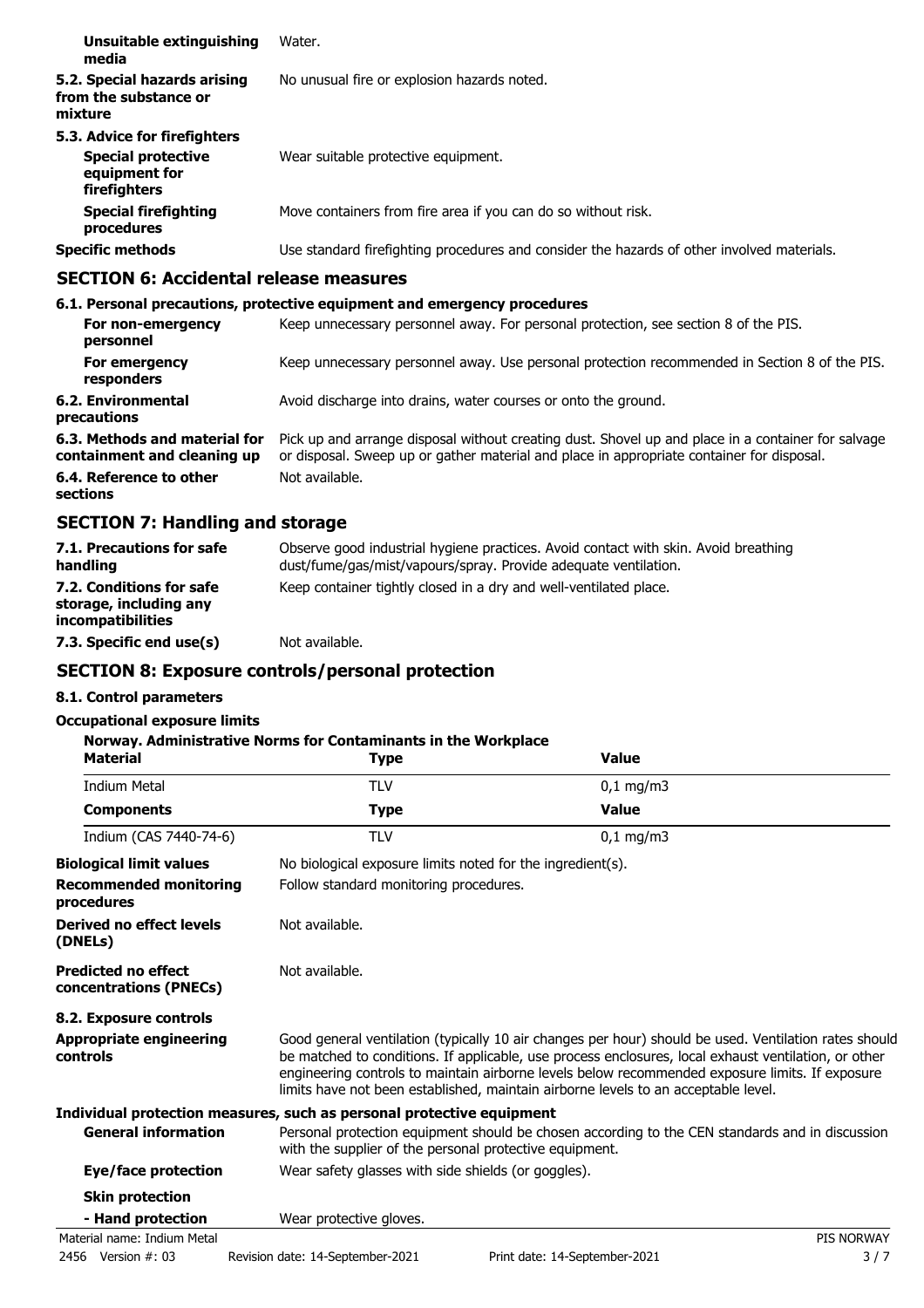| - Other                                   | Wear suitable protective clothing.                                                                                                                                                                                          |
|-------------------------------------------|-----------------------------------------------------------------------------------------------------------------------------------------------------------------------------------------------------------------------------|
| <b>Respiratory protection</b>             | In case of inadequate ventilation, use respiratory protection.                                                                                                                                                              |
| <b>Thermal hazards</b>                    | Wear appropriate thermal protective clothing, when necessary.                                                                                                                                                               |
| <b>Hygiene measures</b>                   | Always observe good personal hygiene measures, such as washing after handling the material and<br>before eating, drinking, and/or smoking. Routinely wash work clothing and protective equipment to<br>remove contaminants. |
| <b>Environmental exposure</b><br>controls | Environmental manager must be informed of all major releases.                                                                                                                                                               |

# **SECTION 9: Physical and chemical properties**

# **9.1. Information on basic physical and chemical properties**

| <b>Appearance</b>                                   |                                 |
|-----------------------------------------------------|---------------------------------|
| <b>Physical state</b>                               | Solid.                          |
| Form                                                | Solid.                          |
| Colour                                              | Silver-white.                   |
| Odour                                               | None.                           |
| <b>Odour threshold</b>                              | Not applicable.                 |
| рH                                                  | Not applicable.                 |
| <b>Melting point/freezing point</b>                 | 156,6 °C (313,88 °F)            |
| <b>Initial boiling point and</b><br>boiling range   | 2072 °C (3761,6 °F)             |
| <b>Flash point</b>                                  | Not applicable.                 |
| <b>Evaporation rate</b>                             | Not applicable.                 |
| Flammability (solid, gas)                           | Not applicable.                 |
| <b>Upper/lower flammability or explosive limits</b> |                                 |
| <b>Explosive limit - lower (</b><br>%)              | Not applicable.                 |
| <b>Explosive limit - lower (</b><br>%) temperature  | Not applicable.                 |
| <b>Explosive limit - upper</b><br>(%)               | Not applicable.                 |
|                                                     |                                 |
| <b>Explosive limit - upper (</b><br>%) temperature  | Not applicable.                 |
| Vapour pressure                                     | < 0,0000001 kPa (25 °C (77 °F)) |
| <b>Vapour density</b>                               | Not applicable.                 |
| <b>Relative density</b>                             | Not applicable.                 |
| Solubility(ies)                                     |                                 |
| Solubility (water)                                  | Insoluble                       |
| <b>Partition coefficient</b><br>(n-octanol/water)   | Not applicable.                 |
| <b>Auto-ignition temperature</b>                    | Not applicable.                 |
| <b>Decomposition temperature</b>                    | Not applicable.                 |
| <b>Viscosity</b>                                    | Not applicable.                 |
| <b>Explosive properties</b>                         | Not explosive.                  |
| <b>Oxidising properties</b>                         | Not oxidising.                  |
| 9.2. Other information                              |                                 |
| <b>Density</b>                                      | 7,31 g/cm3 at 20 °C             |
| <b>Explosive limit</b>                              | Not applicable.                 |
| <b>Molecular formula</b>                            | In                              |
| <b>Molecular weight</b><br><b>Specific gravity</b>  | 114,82 g/mol                    |

# **SECTION 10: Stability and reactivity**

| 10.1. Reactivity         | The product is stable and non-reactive under normal conditions of use, storage and transport |
|--------------------------|----------------------------------------------------------------------------------------------|
| 10.2. Chemical stability | Material is stable under normal conditions.                                                  |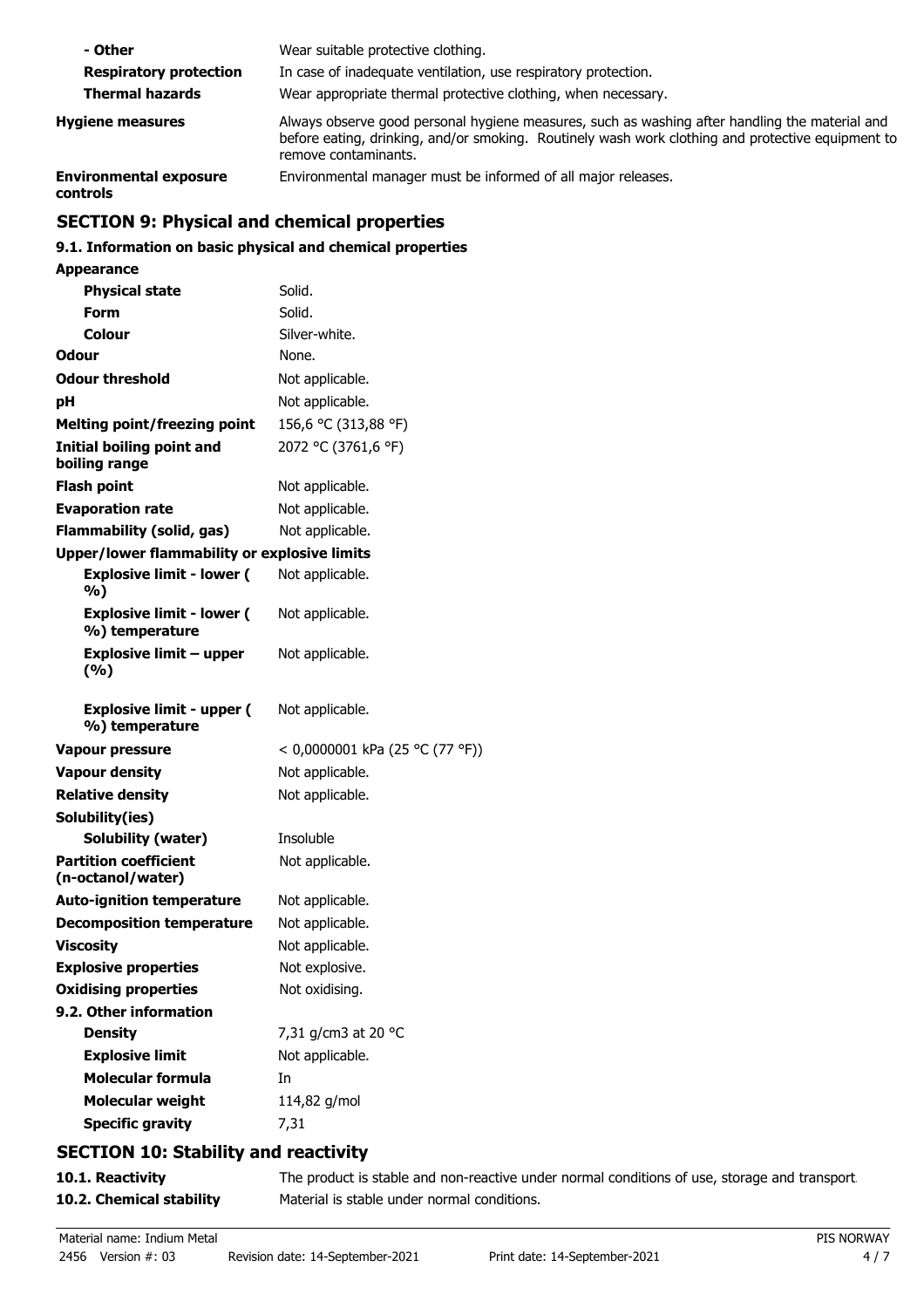| 10.3. Possibility of hazardous<br>reactions           | No dangerous reaction known under conditions of normal use.                                                            |
|-------------------------------------------------------|------------------------------------------------------------------------------------------------------------------------|
| 10.4. Conditions to avoid                             | Contact with incompatible materials.                                                                                   |
| 10.5. Incompatible materials                          | Strong oxidising agents. Acids. Sulfur. Halogens.                                                                      |
| 10.6. Hazardous<br>decomposition products             | No hazardous decomposition products are known.                                                                         |
| <b>SECTION 11: Toxicological information</b>          |                                                                                                                        |
| <b>General information</b>                            | Occupational exposure to the substance or mixture may cause adverse effects.                                           |
| <b>Information on likely routes of exposure</b>       |                                                                                                                        |
| <b>Inhalation</b>                                     | Prolonged inhalation may be harmful.                                                                                   |
| <b>Skin contact</b>                                   | No adverse effects due to skin contact are expected.                                                                   |
| Eye contact                                           | May cause eye irritation.                                                                                              |
| <b>Ingestion</b>                                      | May cause discomfort if swallowed. However, ingestion is not likely to be a primary route of<br>occupational exposure. |
| <b>Symptoms</b>                                       | Exposure may cause temporary irritation, redness, or discomfort.                                                       |
| 11.1. Information on toxicological effects            |                                                                                                                        |
|                                                       |                                                                                                                        |
| <b>Acute toxicity</b>                                 | None known.                                                                                                            |
| <b>Skin corrosion/irritation</b>                      | Not relevant, due to the form of the product.                                                                          |
| Serious eye damage/eye<br>irritation                  | May cause eye irritation.                                                                                              |
| <b>Respiratory sensitisation</b>                      | Not a respiratory sensitizer.                                                                                          |
| <b>Skin sensitisation</b>                             | This product is not expected to cause skin sensitisation.                                                              |
| <b>Germ cell mutagenicity</b>                         | Not classified.                                                                                                        |
| Carcinogenicity                                       | Not classifiable as to carcinogenicity to humans.                                                                      |
| <b>Reproductive toxicity</b>                          | This product is not expected to cause reproductive or developmental effects.                                           |
| Specific target organ toxicity<br>- single exposure   | May cause respiratory irritation.                                                                                      |
| Specific target organ toxicity<br>- repeated exposure | Not classified.                                                                                                        |
| <b>Aspiration hazard</b>                              | Not an aspiration hazard.                                                                                              |
| Mixture versus substance<br>information               | No information available.                                                                                              |

# **SECTION 12: Ecological information**

| 12.1. Toxicity                                            | Due to partial or complete lack of data the classification for hazardous to the aquatic environment,<br>is not possible.                                                                   |
|-----------------------------------------------------------|--------------------------------------------------------------------------------------------------------------------------------------------------------------------------------------------|
| 12.2. Persistence and<br>degradability                    |                                                                                                                                                                                            |
| 12.3. Bioaccumulative<br>potential                        | No data available.                                                                                                                                                                         |
| <b>Partition coefficient</b><br>n-octanol/water (log Kow) | Not available.                                                                                                                                                                             |
| <b>Bioconcentration factor (BCF)</b>                      | Not available.                                                                                                                                                                             |
| 12.4. Mobility in soil                                    | No data available.                                                                                                                                                                         |
| 12.5. Results of PBT and<br><b>vPvB</b> assessment        | Not a PBT or vPvB substance or mixture.                                                                                                                                                    |
| 12.6. Other adverse effects                               | No other adverse environmental effects (e.g. ozone depletion, photochemical ozone creation<br>potential, endocrine disruption, global warming potential) are expected from this component. |

# **SECTION 13: Disposal considerations**

#### **13.1. Waste treatment methods**

#### **Residual waste**

Dispose of in accordance with local regulations. Empty containers or liners may retain some product residues. This material and its container must be disposed of in a safe manner (see: Disposal instructions).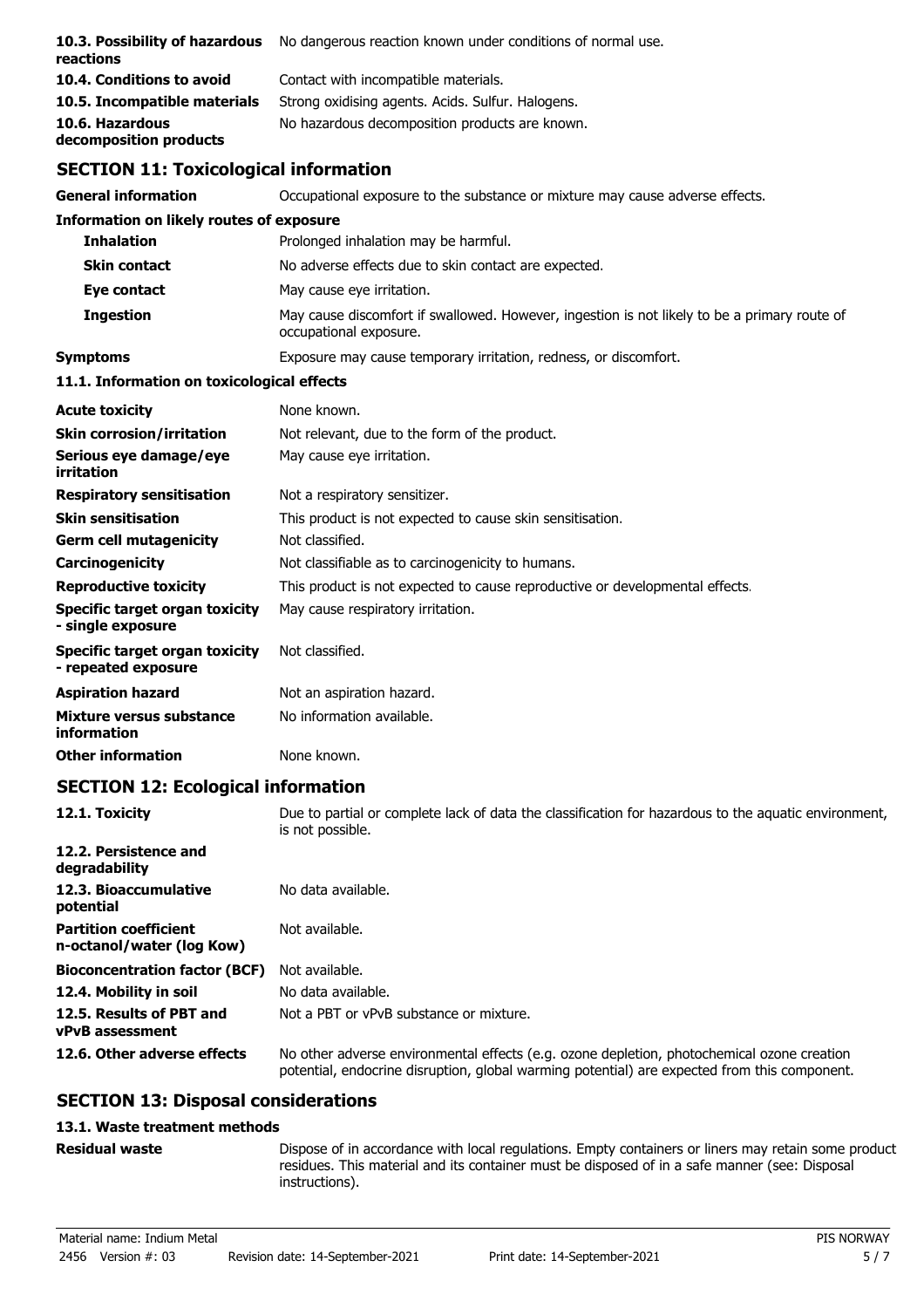| <b>Contaminated packaging</b>          | Since emptied containers may retain product residue, follow label warnings even after container is<br>emptied. Empty containers should be taken to an approved waste handling site for recycling or<br>disposal. |
|----------------------------------------|------------------------------------------------------------------------------------------------------------------------------------------------------------------------------------------------------------------|
| EU waste code                          | The Waste code should be assigned in discussion between the user, the producer and the waste<br>disposal company.                                                                                                |
| <b>Disposal</b><br>methods/information | Collect and reclaim or dispose in sealed containers at licensed waste disposal site.                                                                                                                             |
| Canainl avenue inne                    | Disposo in accordance with all applicable requisitions.                                                                                                                                                          |

**Special precautions** Dispose in accordance with all applicable regulations.

## **SECTION 14: Transport information**

**ADR**

14.1. - 14.6.: Not regulated as dangerous goods.

**RID**

14.1. - 14.6.: Not regulated as dangerous goods.

**ADN**

14.1. - 14.6.: Not regulated as dangerous goods.

#### **IATA**

14.1. - 14.6.: Not regulated as dangerous goods.

#### **IMDG**

14.1. - 14.6.: Not regulated as dangerous goods.

## **SECTION 15: Regulatory information**

#### **15.1. Safety, health and environmental regulations/legislation specific for the substance or mixture**

#### **EU regulations**

|             | Regulation (EC) No. 1005/2009 on substances that deplete the ozone layer, Annex I and II, as amended |
|-------------|------------------------------------------------------------------------------------------------------|
| Not listed. |                                                                                                      |

**Regulation (EU) 2019/1021 On persistent organic pollutants (recast), as amended**

Not listed.

**Regulation (EU) No. 649/2012 concerning the export and import of dangerous chemicals, Annex I, Part 1 as amended**

Not listed.

**Regulation (EU) No. 649/2012 concerning the export and import of dangerous chemicals, Annex I, Part 2 as amended**

Not listed.

**Regulation (EU) No. 649/2012 concerning the export and import of dangerous chemicals, Annex I, Part 3 as amended**

Not listed.

**Regulation (EU) No. 649/2012 concerning the export and import of dangerous chemicals, Annex V as amended** Not listed.

**Regulation (EC) No. 166/2006 Annex II Pollutant Release and Transfer Registry, as amended** Not listed.

## **Regulation (EC) No. 1907/2006, REACH Article 59(10) Candidate List as currently published by ECHA** Not listed.

# **Authorisations**

**Regulation (EC) No. 1907/2006, REACH Annex XIV Substances subject to authorization, as amended** Not listed.

#### **Restrictions on use**

**Regulation (EC) No. 1907/2006, REACH Annex XVII Substances subject to restriction on marketing and use as amended**

Not listed.

**Directive 2004/37/EC: on the protection of workers from the risks related to exposure to carcinogens and mutagens at work, as amended.**

Not listed.

#### **Other EU regulations**

| Directive 2012/18/EU on major accident hazards involving dangerous substances, as amended |                                                                                                                     |  |
|-------------------------------------------------------------------------------------------|---------------------------------------------------------------------------------------------------------------------|--|
| Not listed.                                                                               |                                                                                                                     |  |
| <b>Other regulations</b>                                                                  | The product is classified and labelled in accordance with Regulation (EC) 1272/2008 (CLP<br>Regulation) as amended. |  |
| <b>National regulations</b>                                                               | Follow national regulation for work with chemical agents.                                                           |  |